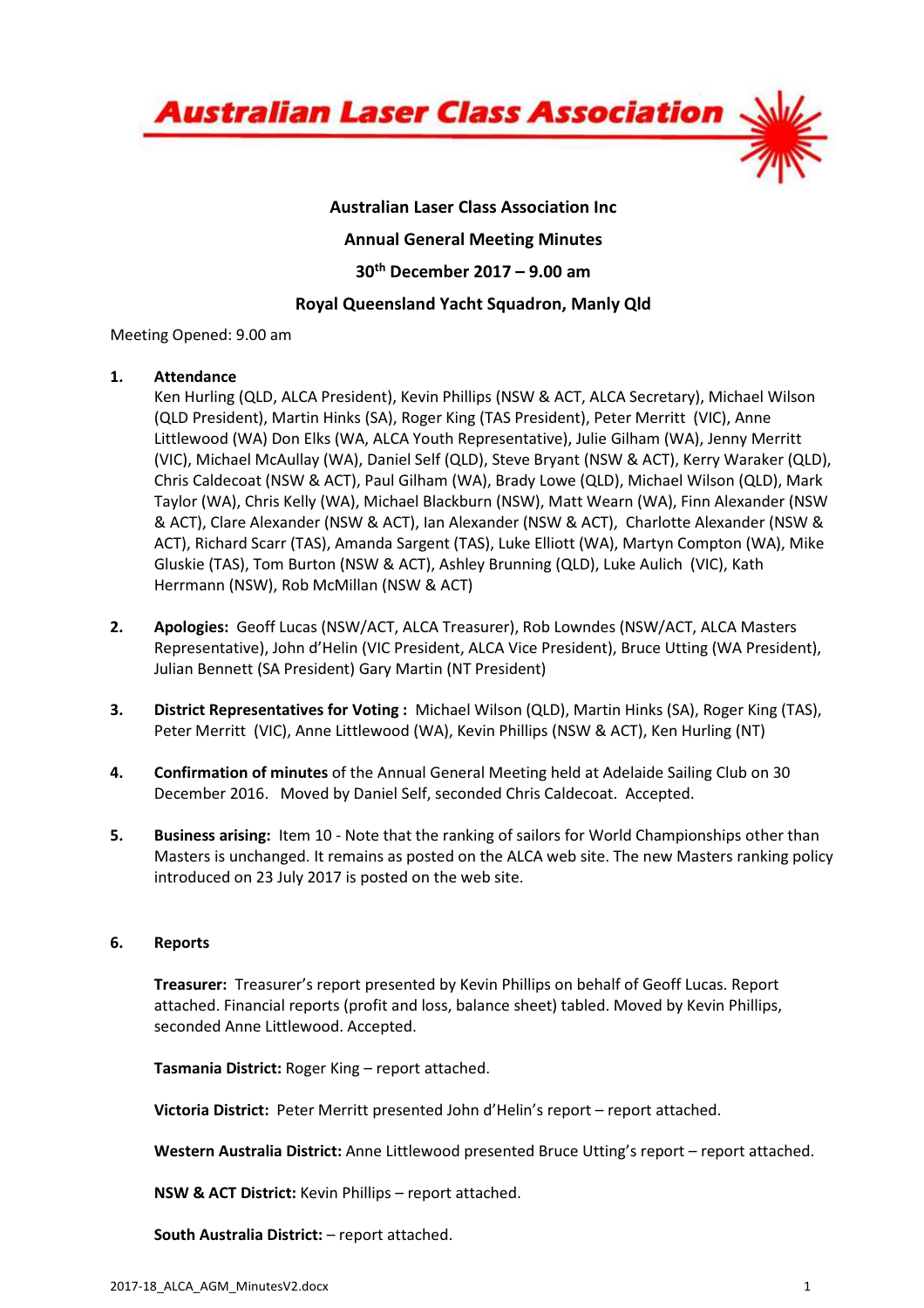Queensland District: Mike Wilson. There has been a modest growth in membership numbers. Attempts to overcome the issues of distance e.g. Brisbane to Cairns is the same distance as Brisbane to Melbourne. QLA is running Laser sailing forums for all Brisbane clubs. District has healthy financial position and is providing some funds for travel grants to sailors. QLA experience strong Youth and Masters participation but are losing many sailors to life's other interests and challenges in the mid years. Questioned how to retain?

Lots of work needed and undertaken for the Open and Masters Nationals – Mike suggested documenting the process covering the many organisational issues involved. He expressed appreciation for great effort of the District and RQYS and also for the provision of the web site and Facebook presence arranged by PSA.

Northern Territory: Kevin Phillips presented Gary Martin's report - report attached.

Youth Representative: Don Elks - report attached.

Masters Representative: Kevin Phillips presented Rob Lowndes' report - report attached.

ALCA Chairman: Ken Hurling - report attached.

### 7. Election of Office Bearers

President - Ken Hurling (Qld); Vice president - John d'Helin (VIC); Secretary - Kevin Phillips (NSW); Treasurer/Public Officer - Geoff Lucas (NSW). Elected unopposed.

### 8. Sub-Committee Representatives

Youth – Don Elks and Masters – Rob Lowndes

### 9. Oceania & Australian Championships Rotation and Timing

With ILCA adopting Oceania as new region and loss of World Sailing World Cup events from southern hemisphere the proposal, as put to the previous AGM in Adelaide, to incorporate the Oceania Continental (Regional) Laser Championships (a 100 points event) with the nationals has been implemented. What was seen by many as needing attention now was to review the timing and arrangements for the event.

The three main issues which had been identified are:

- 1. People have to travel on or before Christmas Day a particular problem for WA and Tasmania sailors and for all other sailors when the Nationals are in those states.
- 2. There is a gap between the end of our Nationals and the AS Youth Championships this year this is a full 6 days (5-10th January)
- 3. The event is too long (currently 2 days for measurement and registration 6 days of sailing and 1 lay day i.e. 9 days in total)

There was considerable discussion, summarised below on ideas to improve the arrangements. The decision on this is for the ALCA committee to take.

Most speakers were in favour of starting the event later so that sailors and families could spend Christmas at home even if they have to travel a long distance to the event.

The Australian Sailing Team and others were happy with the rotation arrangement but in favour of a shorter series in terms of days and races. 4-5 days and 8 to 10 races were variously suggested.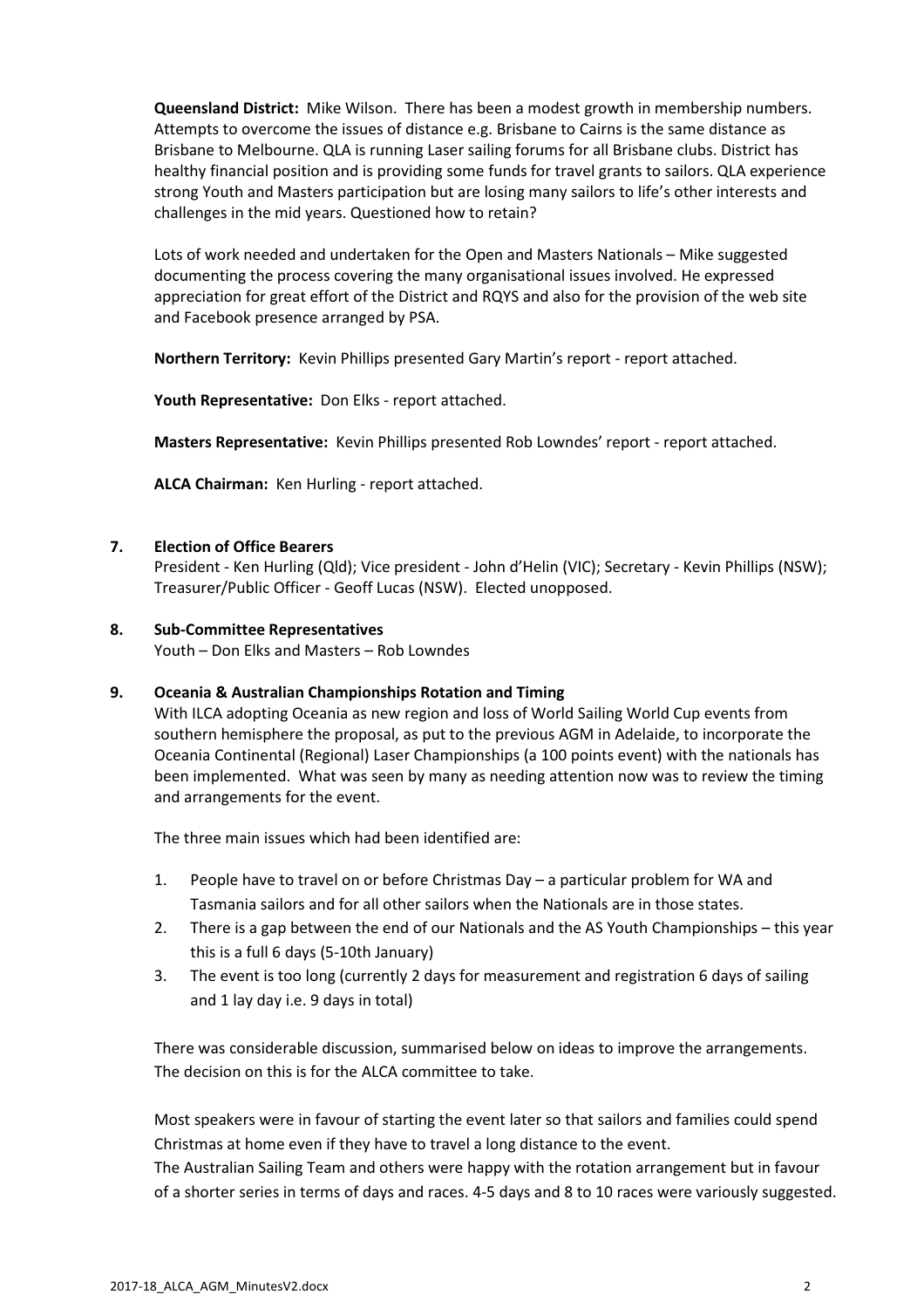Some 44% of the sailors in the Laser Nationals stay on to sail in the AS Youth Championships so unsurprisingly there was a view that a later start to the Laser Nationals and a consequent much reduced gap between the events was a good idea and would reduce costs for families.

Changes outside ALCA's control have been rumoured for the AS Youth Championship and arrangements and timing for AS Sail Melbourne, Sail Sydney and possible a Sail Brisbane. Whatever changes ALCA makes to Laser Nationals may need to be revisited if and when these changes materialise.

Ken Hurling undertook to consult with ALCA districts and in particular Tasmania and Victoria who have upcoming events whose arrangements may not be easily varied. A decision on any event timing and length changes was targeted for announcement at the Nationals Presentation 4 January 2018 allowing good time for sailors to plan ahead for accommodation and travel – Action Ken Hurling.

### 10. General Business

Third Party Insurance for Sailors in International Events: Anne Littlewood WA initially raised the issue of the cost and the hit and miss nature of this insurance. It was resolved that Geoff Lucas would reactivate enquiries with local insurance companies and then communicate recommendations and options – Action Geoff Lucas

Meeting closed 10.55 am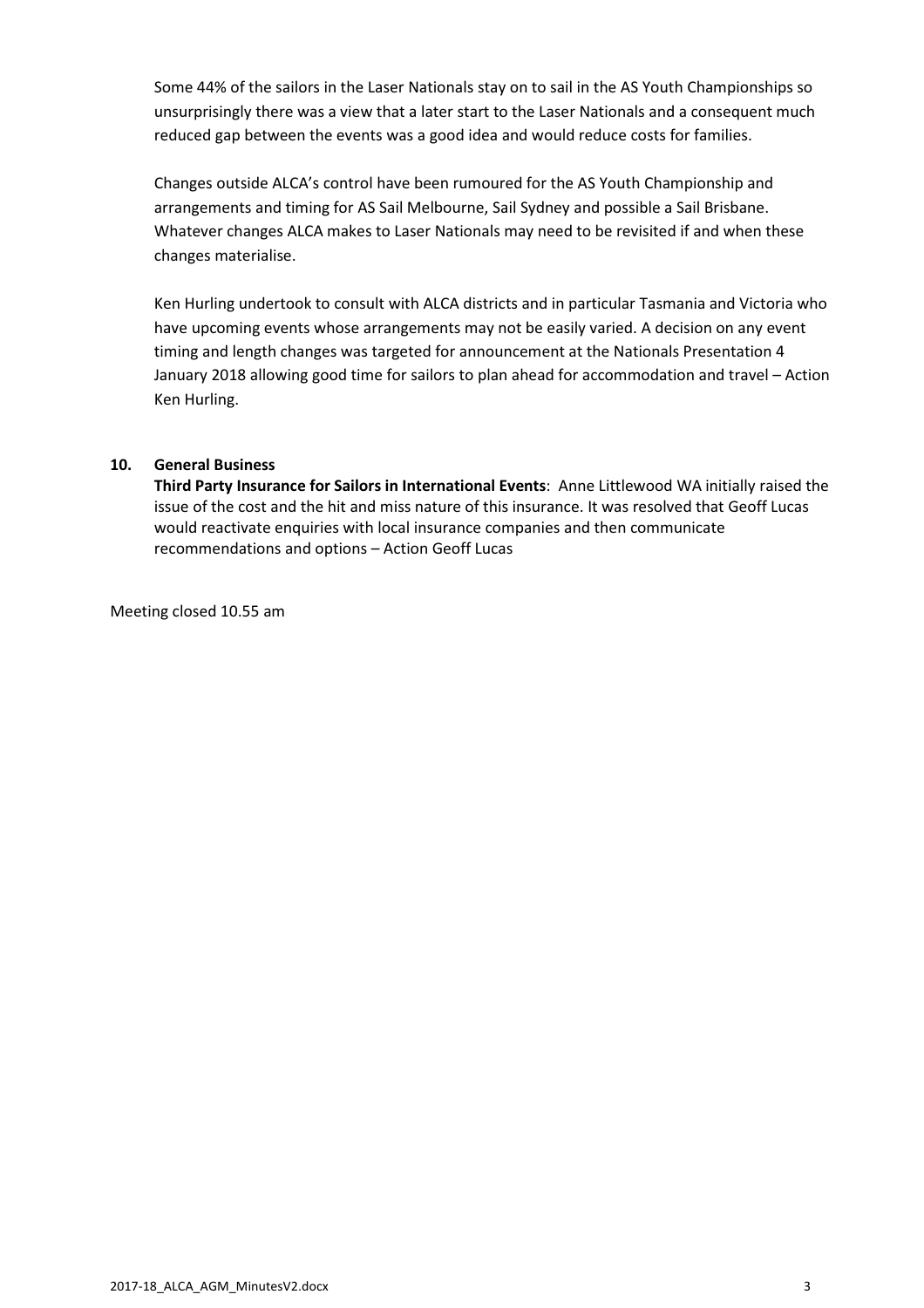

 PO Box 5242 Greenwich NSW 2065 Australia

# Treasurer's Report Year Ended 30 June 2017

My apologies for not being able to attend this year's AGM as I am out of the country.

You will see from the financial statements, the operations for the above financial year resulted in a net surplus of \$1,912.93.

You will note from the Income & Expenditure Account, total income from district levies of \$4,710.00 was down slightly on the previous year's figure and reflected the drop in financial members throughout Australia for the 2015-2016 sailing season to a total of 626 (which figure includes life members). The expenses were also down from those of the previous year and resulted in a surplus of \$1,912.93.

In the Balance Sheet, the Westpac current account balance at 30 June 2017 of \$45,949.93 also includes the trust funds held on behalf of Radial and 4.7 Youth Worlds contestants. Therefore the Net Assets figure of \$20,608.08 represents the actual funds owned by the Association.

As you are probably aware, ALCA acts as a "banker" for the contributions paid by the above youth contestants. From those contributions and subsidies received from Australian Sailing, ALCA pays for the costs of RIB hire, fuel, coaches' air fares, coaches' accommodation costs and other small expense items. The budgets for those events are prepared by Don Elks and I wish to thank Don for his meticulous work in that regard.

Thank you

Geoff Lucas Hon. Treasurer 2 December 2017

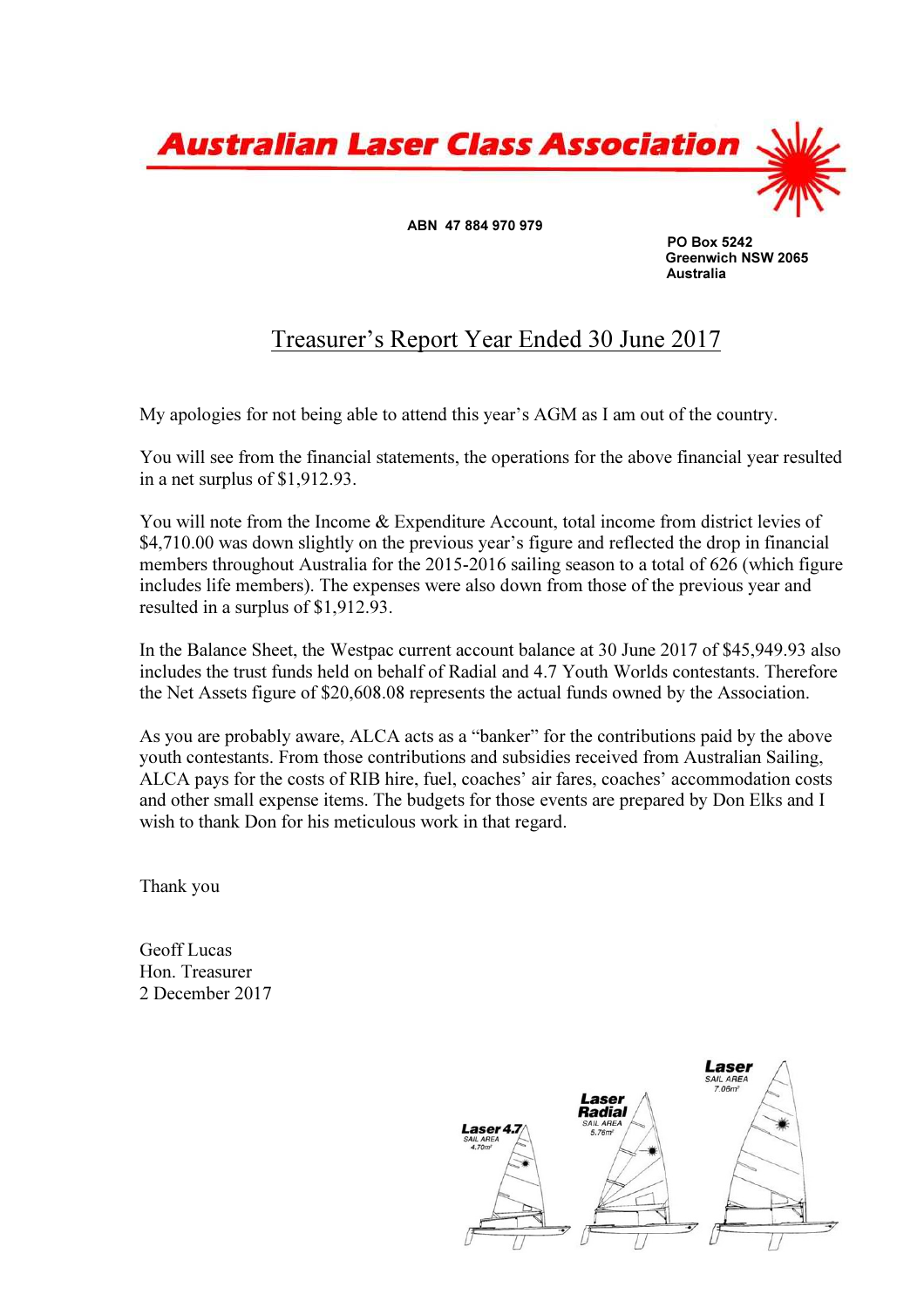

Tasmanian District Laser Association

8 January, 2018

Mr Kevin Phillips Secretary, ALCA

Dear Kevin

# 2018 ANNUAL REPORT TO THE AUSTRALIAN LASER CLASS ASSOCIATION (ALCA)

The Tasmanian District Laser Association continues to grow both in membership and capability. More Tasmanian junior sailors are choosing the laser as their "next step" boat of choice. The state-wide coaching program has continued throughout the season under coach Sean Bly's direction. Four of our sailors attended the youth worlds in 2017 (4.7 and Radial).

\_\_\_\_\_\_\_\_\_\_\_\_\_\_\_\_\_\_\_\_\_\_\_\_\_\_\_\_\_\_\_\_\_\_\_\_\_\_\_\_\_\_\_\_\_\_\_\_\_\_\_\_\_\_\_\_\_\_\_\_\_\_\_\_\_\_\_\_\_\_\_\_\_\_\_\_\_\_\_\_\_\_\_\_\_\_\_\_\_\_\_\_\_\_\_\_\_\_\_\_\_

The TDLA received funding from the Tasmanian government to purchase a 5.5 metre RHIB to continue and improve its coaching and regatta program. This will bypass the need to continually request equipment from yacht clubs at often inconvenient periods of the year. The TDLA is in a sound financial position balancing its books for the year and with a term deposit providing a small annual return.

The TDLA has commenced working with the Mersey Yacht club to host the 2019 Oceania and National Championships. This is will be the first time that the Nationals will have been held outside of Hobart since 1975, when they were last hosted by MYC. The MYC is sited on large grounds on the banks of the Mersey River which flows through Devonport. The racing will be held in Bass Strait on a course some 2.5 nautical miles from the club. The course is open to the sea to the North and winds are generally from the North to North West at around 10 to 20 knots. The MYC is a short distance from the TT Line "Spirit" terminal and adjacent to Trans Bass Strait freight operator Searoad. There is a regional airport at Devonport and a major air passenger terminal at Launceston, 1 hours' drive away. Accommodation in the area is varied and affordable. There are many activities for athletes supporters in the area. It is believed that the added cost of transport to Tasmania will be offset by the affordability of the Tasmanian experience.

Yours sincerely, Roger C King

President

Tasmanian District Laser Association

\_\_\_\_\_\_\_\_\_\_\_\_\_\_\_\_\_\_\_\_\_\_\_\_\_\_\_\_\_\_\_\_\_\_\_\_\_\_\_\_\_\_\_\_\_\_\_\_\_\_\_\_\_\_\_\_\_\_\_\_\_\_\_\_\_\_\_\_\_\_\_\_\_\_\_\_\_\_\_\_\_\_\_\_\_\_\_\_\_\_\_\_\_\_\_\_\_\_\_\_\_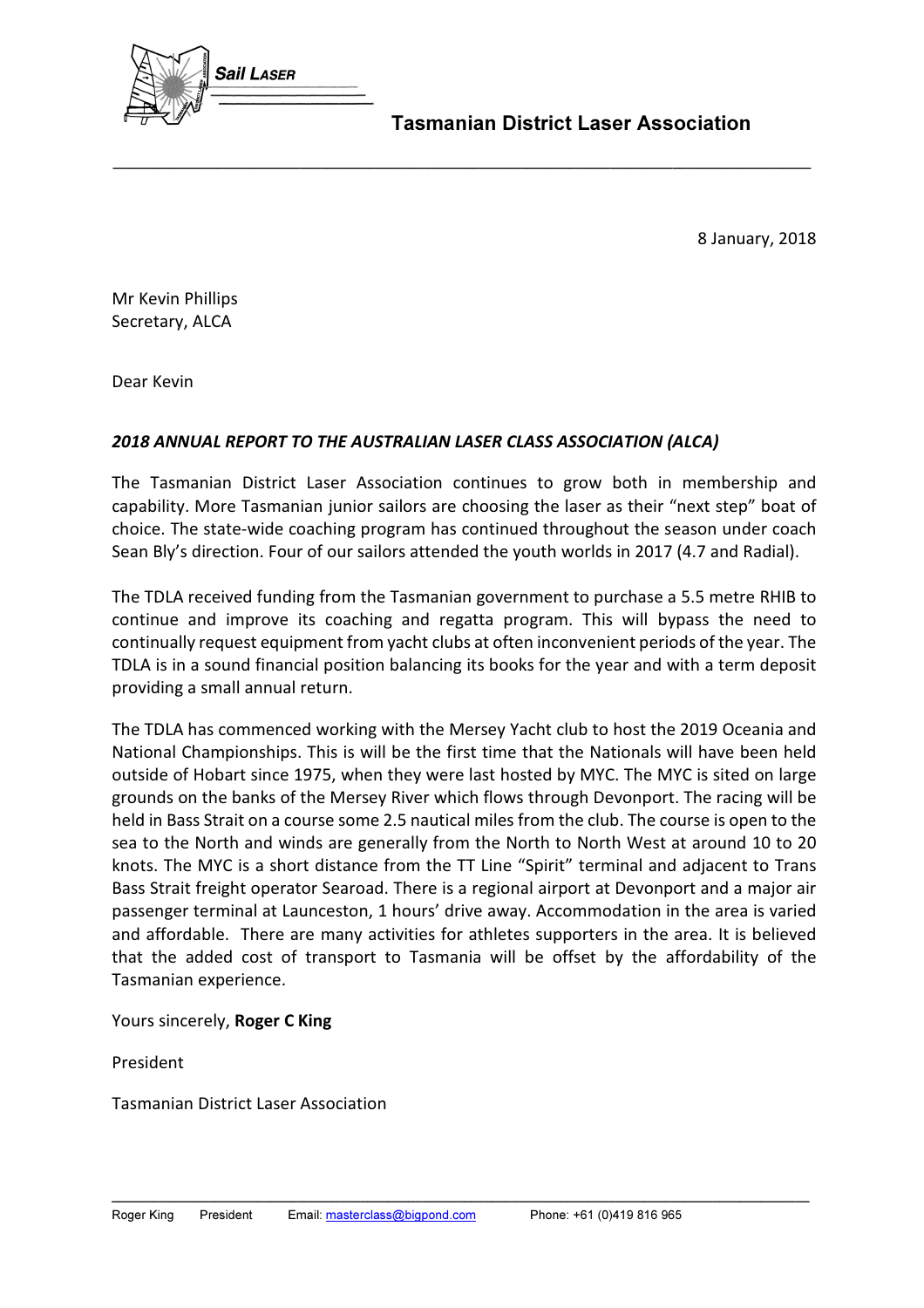# Victorian Laser association 2017 ALCA AGM report.

At the AGM last year, I indicated we would be making a bid to hold Laser world championships in Victoria in 2020. After completion of the Adelaide Nationals, with the support of the ALCA, we formed a small bid committee which would select the venues & prepare the bid documentation. The VLA committee approved a budget of approx. 25% of our cash reserves to facilitate this process.

I am pleased to report that due to the hard work of the bid committee we have received draft contracts from ILCA for the VLA to conduct four world championships in 2020. The championships are the Open Men & Women's worlds, the Men's radial worlds & the Laser Masters Worlds.

2020 is an Olympic year. We have been advised by ILCA that the Men's & Women's events will be the final selection regattas for the Olympics. This should guarantee the events will be sold out.

I would like to acknowledge the contribution made by the following:

- The General Manager's & Commodores of Sandringham & Royal Geelong Yacht Clubs.
- Our two members of the Laser world council, Ken Hurling & Chris Caldecoat. They lobbied ILCA long & hard to achieve this result.
- Campbell Rose, whose experience in sports administration & his unbelievable ability to open 'doors' to people of influence, was invaluable for the bid process.
- Finally, our two-hard working back room guys Peter Merritt & Jack Graves who negotiated with the clubs, prepared the budgets & developed the final bid documents.

# A great job well done!

In 2020 the VLA will be conducting seven major Laser events - I doubt any class association has attempted this before! This is a major ask for clubs & volunteers, so we have decided to split the events between two clubs according to the following schedule:

Sandringham Yacht Club will host the following events: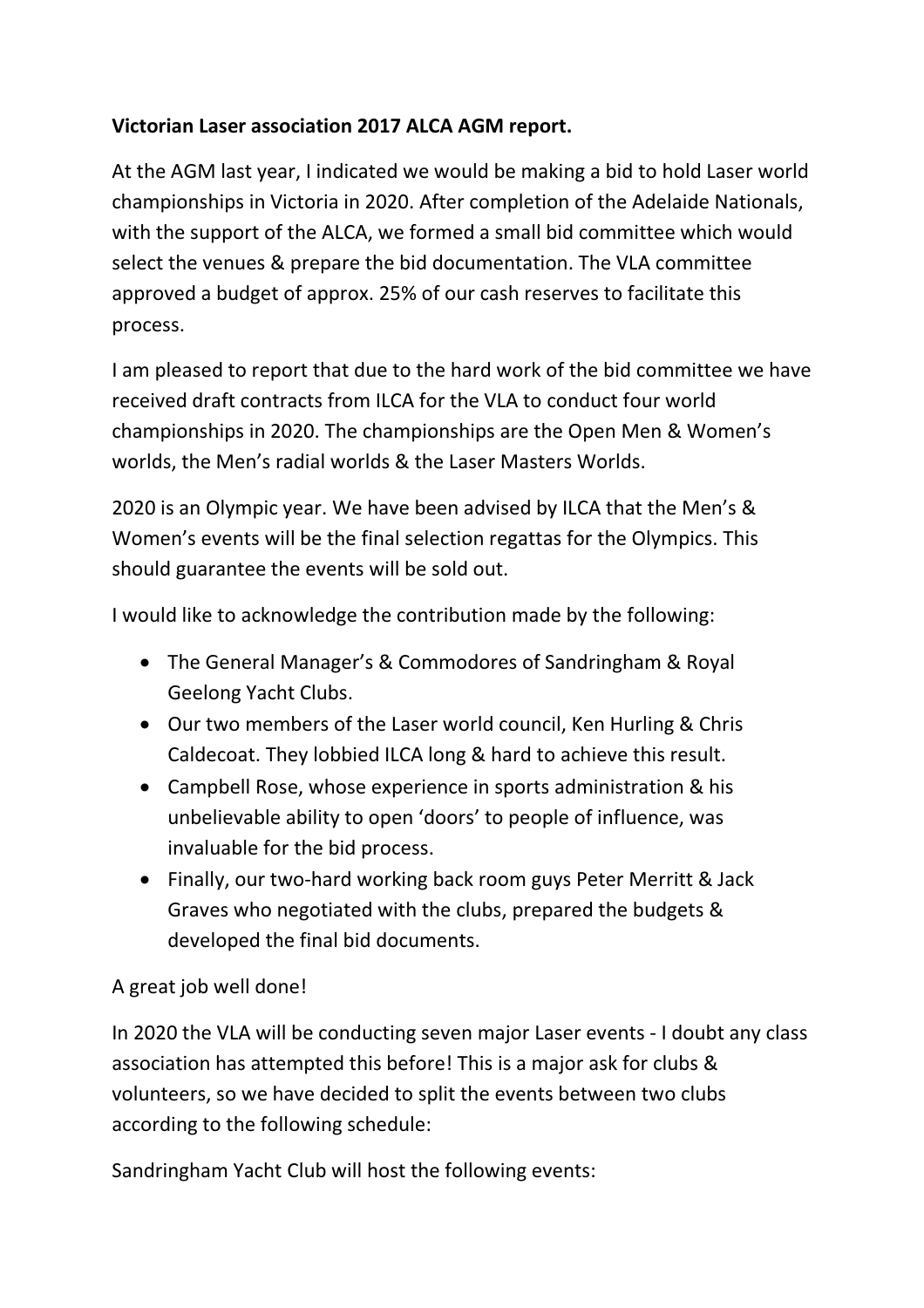- The Australian Laser Championship will run concurrently with Oceania continental regatta commencing on December 27<sup>th</sup>, 2019.
- The Men's Standard Laser world championship will run early February 2020, followed by the Women's worlds run in conjunction with the Men's Radial worlds.

Royal Geelong Yacht Club will host the following events in March 2020.

- The Australian Laser Masters championship.
- The Laser Masters World's.

Several other Olympic classes will be running world championships in Victoria in the summer of 2020. It is anticipated that these Worlds events will attract Victorian Government major events sponsorship funding. For this reason, no official announcements will be made pending advice from Visit Victoria.

These events are only 24 months away. The VLA would hope that all the Laser districts in Australia would see this as a once in 20-year opportunity to build the numbers of sailors & improve their fleets prior to the Nationals & the Worlds. Wouldn't it be great if we could get the ALCA membership up from the current 650 to nearer 1000?

I move that this report be accepted.

John d'Helin

President- Victorian Laser Association.

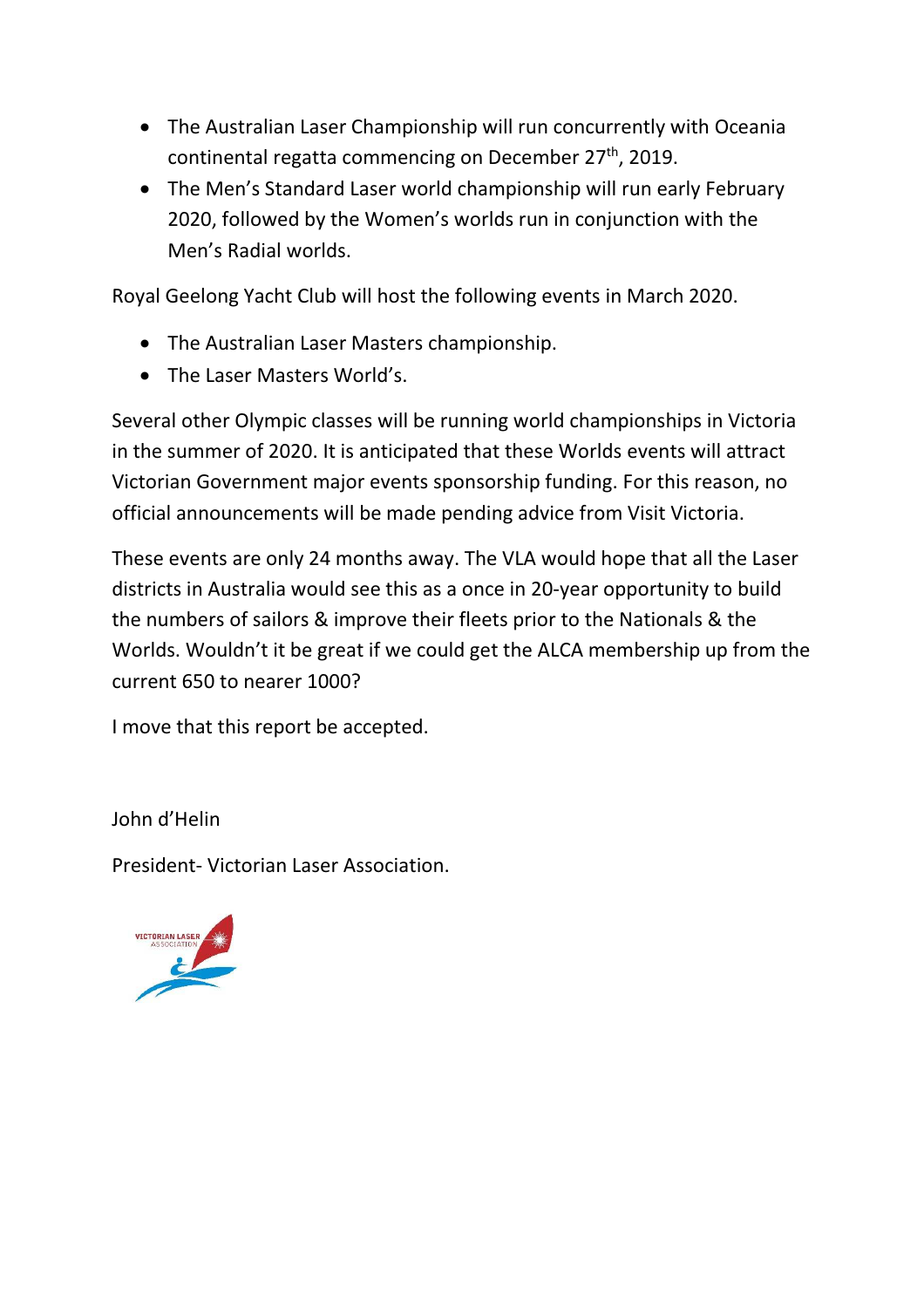# WALA ANNUAL REPORT 2017

This year has been another successful one for WALA. The following points are worth noting.

- 1. Strong performances by our members at National and International level. 25 WA sailors entered in QLD Nationals, a good result.
- 2. Successful State Titles at FSC and planning is well underway for 2018 at SOPYC
- 3. Development of new WALA website and continued development of facebook page, along with regular member emails, has enabled WALA to maintain outstanding levels of communication with our Laser community .
- 4. Updating of the WALA constitution to meet new regulations
- 5. WALA Travel Grants awarded to many sailors for their participation at International events during the Northern Hemisphere Summer season
- 6. Continuation of WALA Nationals Coaching Strategy . This strategy ensures all participants at Open and Youth Nationals have access to quality coaching throughout both events.
- 7. Forty foot Container to transport lasers to Nationals , coordinated by WALA
- 8. School Holiday Laser Camps during each school holidays WALA is conducting coaching for laser 4.7 sailors, 4 hours per day over 4 days. Usually between 10- 20 participants, and we rotate around different clubs. Last camp was held during July , and future camps will be based on current demand at the time. FSC and SOPYC combined their resources to conduct a 5 day coaching camp for all sailors attending Nationals, Youths and Masters Nationals, during December 2017
- 9. WALA has supported several local Yacht Clubs by providing 4.7 sails and bottom sections for use in promoting the Laser Class to transitioning young sailors

I would like to acknowledge the good work done by all members of the WALA committee and thank them for their contribution to the above highlights. Also thanks must go to all Clubs who hosted Laser events throughout the year.

Bruce Utting - President WALA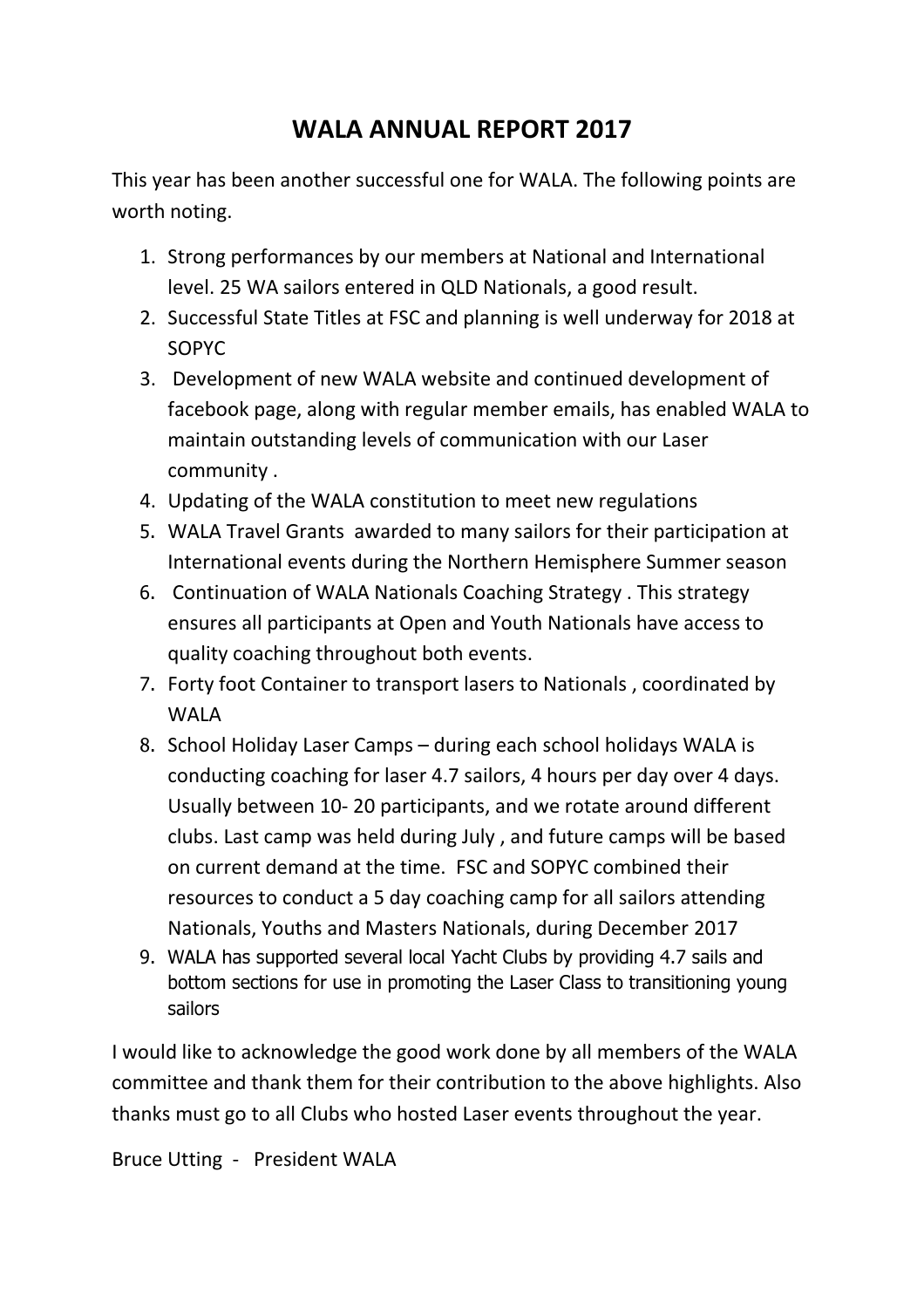

# NSW & ACT District Report to ALCA AGM 30<sup>th</sup> December 2017

NSW/ACT Lasers have had a successful 2016/17 season and first half of 2017/18 season.

# NSW/ACT District Sailing

Last season we ran four district regattas which attracted 378 entries in total. This is an increase of 40% over the previous season.

So far this season had had 60 entries in our season opening Coast Championship and 128 competed in the State Championships held from Double Bay Sailing Club on Sydney Harbour in November. For this regatta we had a very high class field including 22 in the 4.7 which was very pleasing to see.

We combined our State Open and Masters Championships this season so as not to detract from the National Masters which is in the same week in which we traditionally run our own separate State Masters event. We expect strong support from NSW & ACT sailors for the Mooloolaba event.

We had good conditions for the majority of our events and thanks to our top notch RO's Col Chidgey the events ran very smoothly. For the States event at Double Bay Adam South stood in for Col and did a great job. Running big sailing events on Sydney Harbour on a summer weekend is not for the faint hearted. Adam's experience here was much appreciated.

State Standard Rig Champion for 2017/18 were recently named Australian Sailing's Youth Sailor of the Year Finn Alexander DBSC/RSYS. Marlena Berzins BDSC/RSYS, who won in the just completed Sail Sydney event, was the Radial State Champion. Mark Louis RSYS won the 4.7's event where only three points separated the first five places.

Thanks to the host clubs for putting on a great show for us. Though we pay \$1,000 per event per day to the clubs to cover their running costs. The on the water and in the club house teams make the events work. They do it just for the love of the sport and we thank them one and all.

## International Sailing

There is a lot of elite level sailing happening in Sydney through the Australian Sailing Team activities and Royal Sydney Yacht Squadron coaching squads. The quality and skill level of these sailors as exhibited in international events is fantastic. We have been encouraging Australian Sailing to schedule their elite sailor's programs to allow these sailors to attend and compete in our local events. This we see would be great for the up and coming sailors. So far we have had limited success.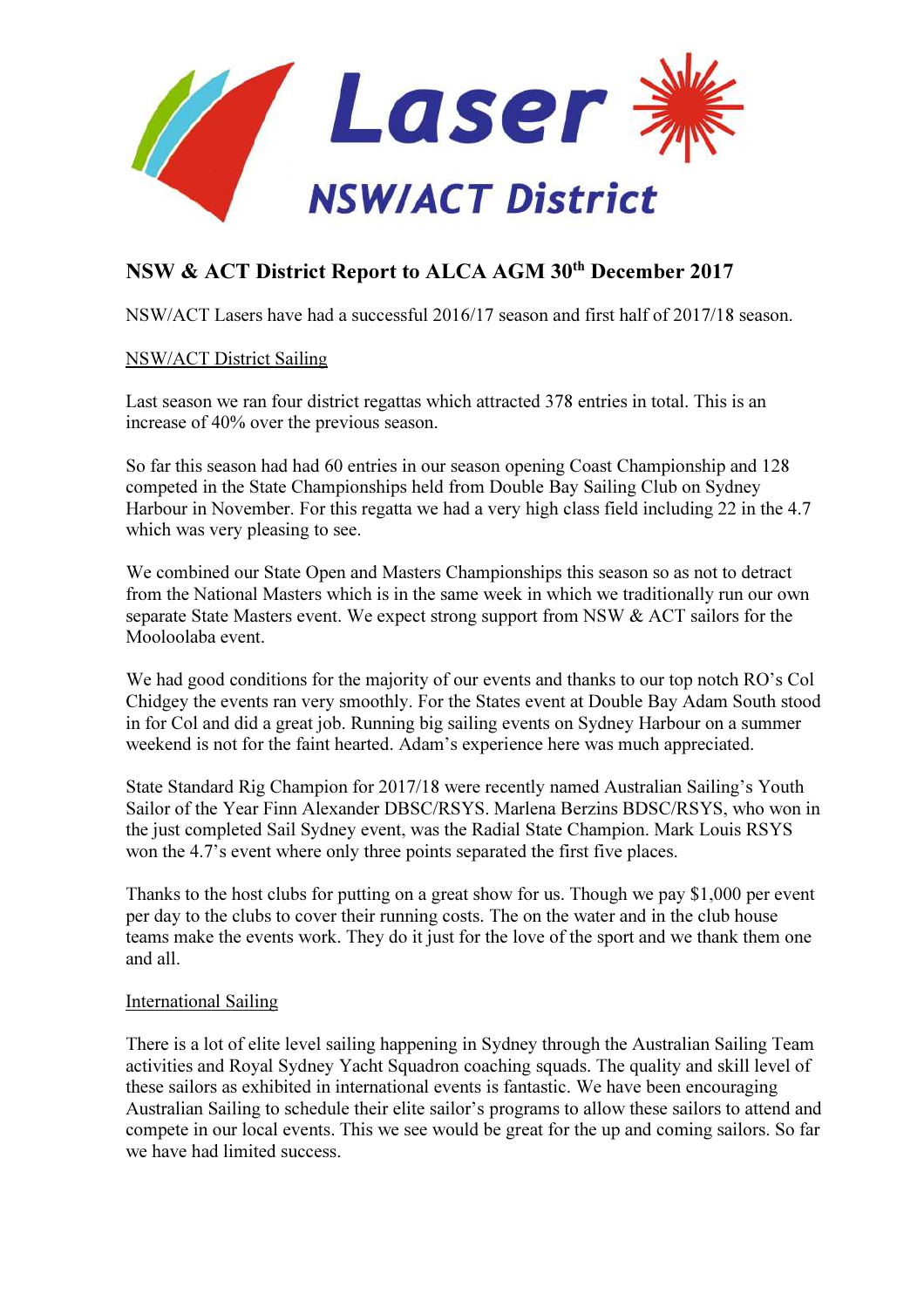Australia and in particular NSW/ACT Laser Masters Sailors did very well in the World Masters in trying conditions at Slit Croatia in October this year.

There were 350 competitors from around the Laser world. Our District punched above its weight winning two age categories and 6 cubes over all. Congratulations to NSW & ACT winners Brett Beyer (Master Standard), Martin White (GM Radial) for their Division wins.

## NSW/ACT Membership

Overall our District membership for the year was slightly down at 227. We like to keep our membership numbers healthy not so much for revenue as we pass around half our collected membership fees onto ALCA and ILCA to help to support their activities. The greater the number of Australian Laser sailors we have as members the larger our allocation of places in limited entry international events.

## Administration

Hopefully we are keeping sailors informed on sailing, events, results and Laser sailing happenings through laser.asn.au. We try not to barrage members and others on our email list with endless messages.

A special thank you to our own small team of helpers in particular RO's Col Chidgey, Andrew McLachlan and Adam South, our treasurer Geoff Lucas, membership secretary and regatta helper Kath Herrmann, VC and measurer John Sprague, regatta helpers Sue Phillips Dave and Elaine Edmiston, Youth representative Stuart Plenderleith, Women's representative Lauren Crossman and advisor and Masters Representative Rob Lowndes for their work and support.

A special thanks to the many people who helped out with administration and on the water for our events. Without people just stepping up as required we could never have managed the tasks involved in staging these events.

A special thanks to Double Bay Sailing Club, Gosford Sailing Club, South Lakes ASC, Georges River SC, Double Bay SC and Great Lakes SC for their support in hosting events for us in the last and this season.

Cheers

Kevin Phillips Chair NSW/ACT Laser Association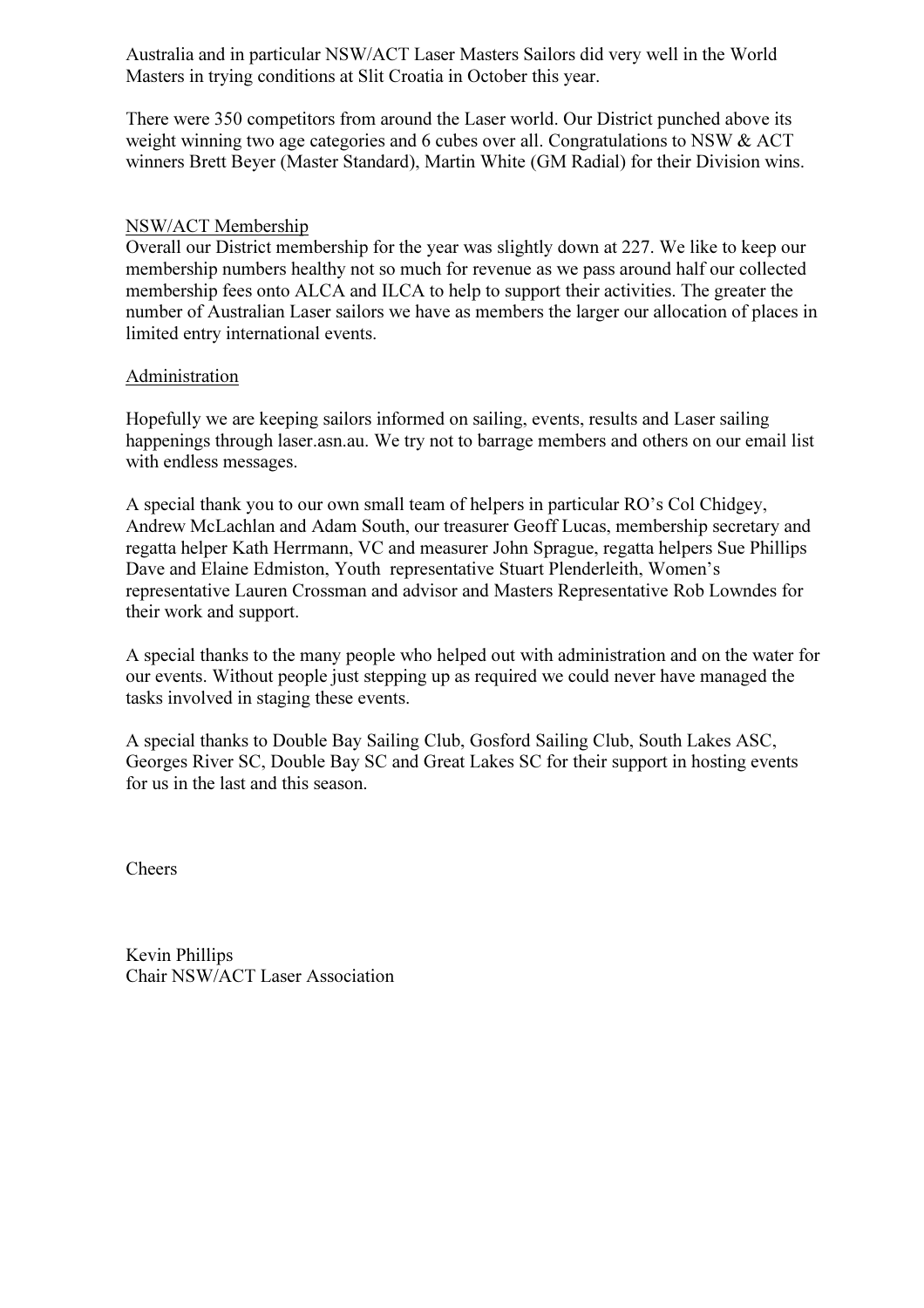

# Report to ALCA AGM RQYS Brisbane 2017

While still small in numbers the quality of our fleet has gained ground in the last two years with much effort put into developing our youth sailors We now have eight young sailors attending training sessions with Australian Sailing coach Alex Zimmerman.

After returning to SA, Luke Hookings has been a welcome addition to our ranks, taking coaching which has been enthusiastically received by the squad. This a great effort as Luke while well qualified is not a full time coach.

It may be somewhat of an understatement but this is where our near future lies

With such a large fleet of Optis in the state, we are getting enquiries from sailors wanting to make the transition to the Laser class via the 4.7 and Radial.

We also hope to decentralise from Adelaide Sailing Club in the next season and beyond with much interest coming from Largs Bay Sailing Club in forming a fleet

We have already had a tryout morning in November with six young sailors trying out a club Laser and also an association Laser, more sessions are to follow in the new year.

We have five youth reps at this event and will have six at the Youth Nationals which follow.

In the masters division, six of us are travelling to Mooloolaba in February .

Steve Sampson Secretary SA Laser Association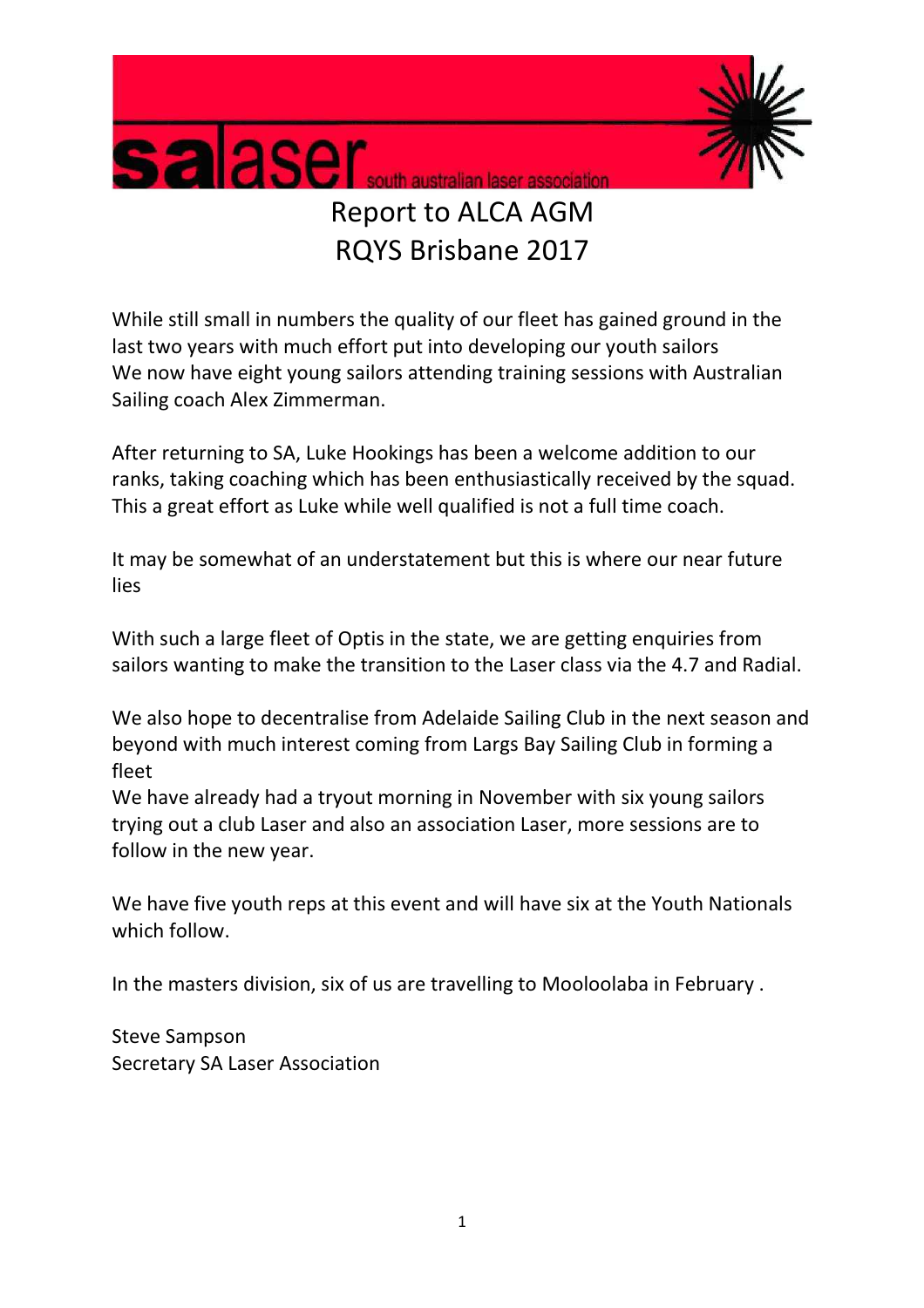**Northern Territory District Laser Class Association**

PO Box 42, NIGHTCLIFF, Northern Territory, Australia Tel: +61 (8) 8985 5914 Mob +61 404 031 101 E-Mail: [gm50@bigpond.net.au](mailto:gm50@bigpond.net.au)



# NT District Laser Class Association (NTDLCA)

Annual report

Laser sailing in the NT is still active with the Laser sailing regularly at the Darwin Sailing Club. Lasers have also been sailed in the Gove Boat Club however over the past 18 months the increased activity of large crocodiles in the vicinity of the club has affected all off the beach sailing activities and no organised events have been held in Gove.

The NTDLCA is a resident Class Association at the Darwin Sailing Club and Lasers sail in weekly club events. A regular fleet of 5 to 6 Lasers are sailed in Darwin however due to the small numbers they are grouped in with other dinghies with a similar yardsticks and sailed as a mixed fleet. The Laser Class is also recognised as a Class in the NT Championship and is sailed as a separate Class with Australian Sailing Medals awarded to placing in the Class.

2017 Laser results were: 1<sup>st</sup> Phil Toonson, 2<sup>nd</sup> Paris van den Herik and 3<sup>rd</sup> Gary Martin.

Although the numbers have been low over the past couple of years the NTDLA is optimistic that the fleets will increase. The Laser 4.7 is seen as the preferred progression for juniors from the Minnow fleet and the Laser is also one of the preferred class for the NT Sailing Team. Members of the NT Sailing Team will be competing in the Laser Nationals and the Australian Sailing Youth Championship in 2017/18.

In 2019 the Arafura Games will be reinstated as a premium sporting event in the NT and sailing has been included as one of the core sports for the games. As this is the first time the games has been run since 2013 the sailing event will consist of match racing in Elliot7 keel boats. The NTDLA is confident that in future games the Laser will again be seen as the ideal vessel for fleet racing and will be included in the Games.

Laser sailing is alive and well in the NT and the NTDLCA invites all Laser sailors to visit Darwin and join in. The sailing season runs from April to October, the water is warm and flat with 8 to 12 knots of breeze and up to 25 knots late in the season making Darwin the best kept secret in the sailing world and the ideal place to spend the winter months.

Gary Martin NTDLCA President.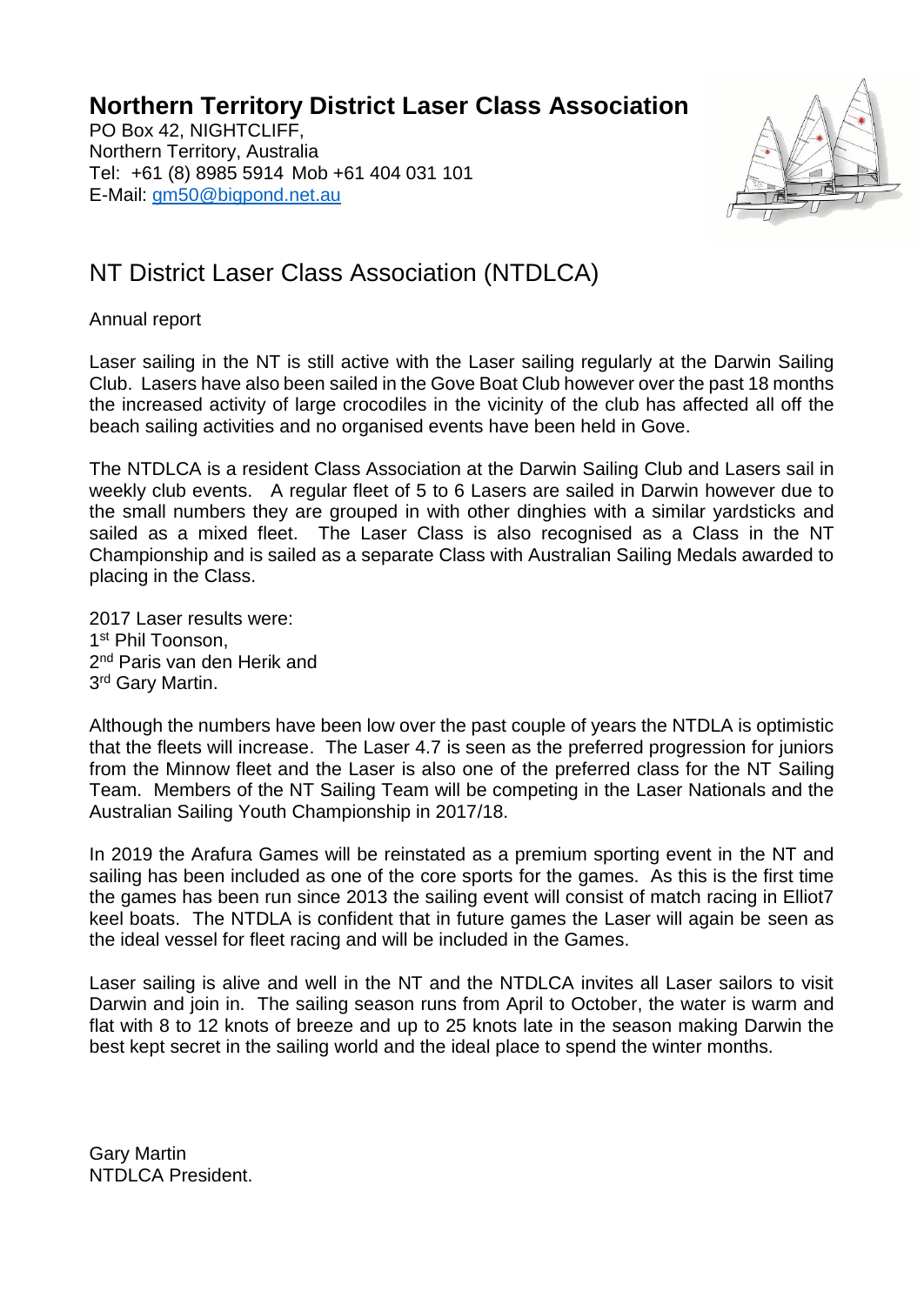# 2017 ALCA Youth Development Report

# YOUTH DEVELOPMENT

ALCA Youth Development is about all sailors, the occasional, the weekend, the aspiring champion. ALCA has had considerable success in broadening the opportunity for sailors to challenge themselves in recent years with recent changes.

In 2008 Australian Youth teams had a different kind of support, an Australian coach at an event was dependent on elite sailors attending, the focus was on the elite, funding grants were available for sailing associations but underutilised. Many sailors arranged their own coaches, many were not Australian, sailors were not united as teams or training together, results were uninspiring for all but a few.

In 2009 a lot ALCA created a Youth Development role, the approach was to build participation by making elite coaching and competition more accessible, promoting 3 peak events:

- 1. Midwinters at RQYS
- 2. Australian Nationals
- 3. ILCA Worlds

The aim was to encourage aspiring sailors to think about building competition into their program. ALCA began what is now an ongoing conversation with YA/AS and State HP programs to do what we could to support coaching at ILCA Worlds.

Over a short period of years a talent pool of experienced sailors has grown, some are part of state HP programs. State HP programs are beginning (since 2015) to provide direct support for ILCA Australian Youth Worlds coaching. At the same time participation at Youth Worlds continues to trend upward.

Increased participation, AS and State HP support and fundraising has meant that since 2015 girls have had access to a dedicated coach at ILCA Youth Worlds.

Additionally Australian Coaches are gaining experience at World events, often from the Australian Sailing Squad.

The table below shows Australia was able to field 2 large teams at Youth Worlds, each with 2 coaches, ALCA was instrumental in raising

| 2017 Radial team, Medemblik Holland budget                                      | $$23,122$ approx |  |                                                                           | 2017 4.7 team, Nieuwpoort Belgium budget | $$18.123$ approx |  |
|---------------------------------------------------------------------------------|------------------|--|---------------------------------------------------------------------------|------------------------------------------|------------------|--|
| ALCA raised finance, coaches paid, Tristan Brown & Laura Caldecoat team coaches |                  |  | ALCA raised finance, coaches paid, Tristan Brown & Ryan Palk team coaches |                                          |                  |  |
| 1 Page Caldecoat                                                                | 1s               |  |                                                                           | 1 Kristen Wadley                         | 10 <sub>g</sub>  |  |
| 2 Maddie O'Shea                                                                 | 30s              |  |                                                                           | 2 Paige Caldecoat                        | 14 <sub>g</sub>  |  |
| 3 Amelia Bentlie                                                                | <b>50s</b>       |  |                                                                           | 3 Silvie Stannage                        | 21gu16           |  |
| 4 Zac Littlewood                                                                | 7gu17            |  |                                                                           | 4 Finn O'dea                             | 5g               |  |
| 5 Sam King                                                                      | 14g              |  |                                                                           | 5 Zac West                               | 7g               |  |
| 6 Caelin Winchcombe                                                             | 16 <sub>g</sub>  |  |                                                                           | 6 Jack Littlechild                       | 28 <sub>g</sub>  |  |
| 7 Ethan McAullay                                                                | 26g              |  |                                                                           | 7 Michael Compton                        | 31 <sub>g</sub>  |  |
| 8 Indiabeau Laborie                                                             | 17s              |  |                                                                           | 8 Frazer Brew                            | 35 <sub>g</sub>  |  |
| 9 Max Gluskie                                                                   | 44su17           |  |                                                                           | 9 Boston Cortis                          | 45 <sub>g</sub>  |  |
| 10 Nathan Briant                                                                | 45su17           |  |                                                                           | 10 Mark Louis                            | 51g              |  |
|                                                                                 |                  |  |                                                                           | 11 Nicholas Smart                        | 22s              |  |
|                                                                                 |                  |  |                                                                           | 12 Daniel Costandi                       | 53su16           |  |
|                                                                                 |                  |  |                                                                           | 13 Michael Parks                         | 23bu16           |  |
|                                                                                 |                  |  |                                                                           | 14 Ezra Kaye                             | 11 <sub>b</sub>  |  |
|                                                                                 |                  |  |                                                                           | 15 Axel Fleet                            | 44bu17           |  |
|                                                                                 |                  |  |                                                                           |                                          |                  |  |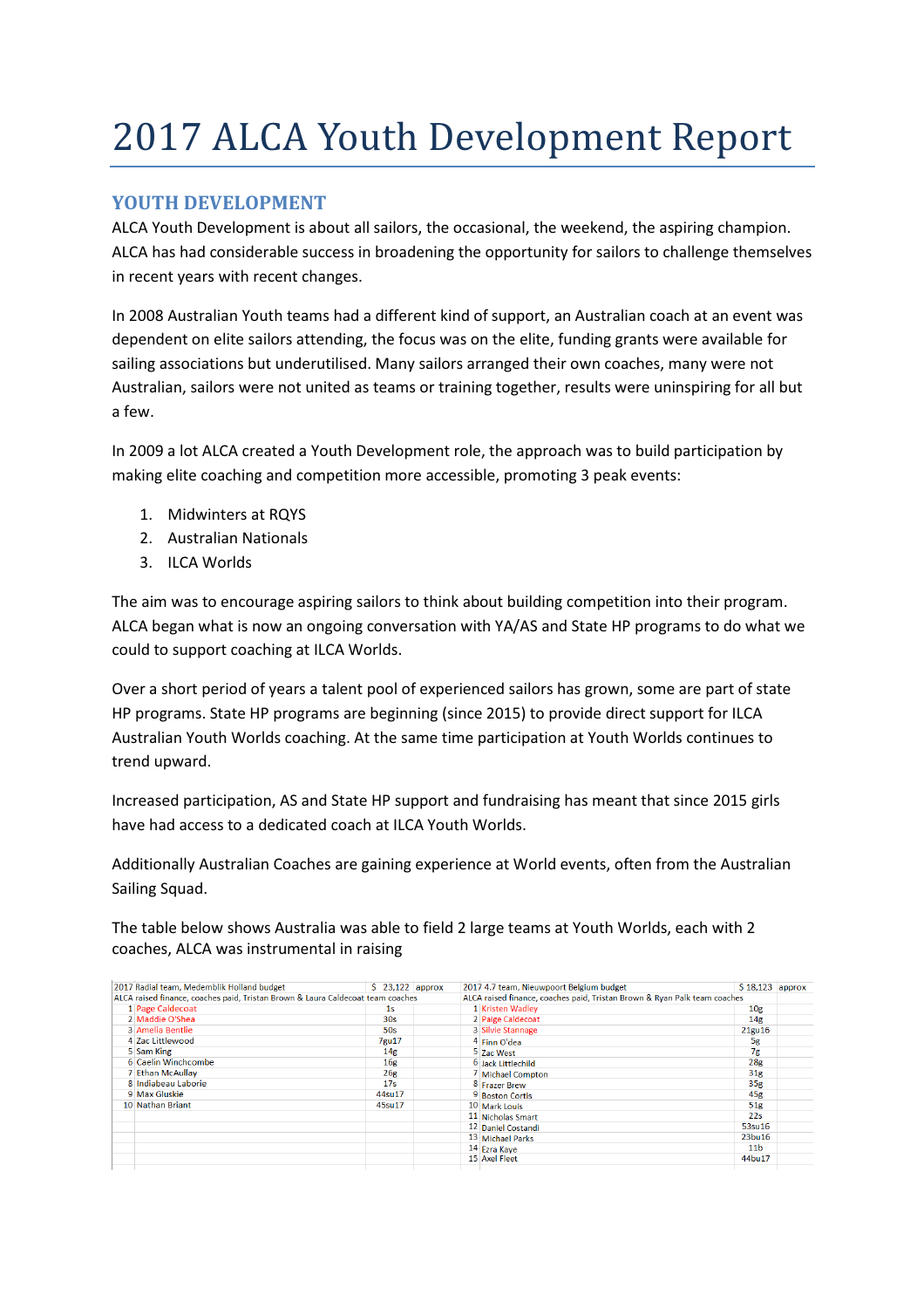Despite good results in Youths ALCA is still struggling to get genuine support for U21 Youth Word's, discussions are planned with new AS management.

## Upcoming ILCA events

2018 ILCA Laser u21 World Champs 1-8 July 2018, Gdnia Poland

2018 ILCA Laser 4.7 Youth World Champs

9-17 July 2018, Gdnia Poland

### 2018 ILCA Laser Radial Youth World Champs

18-25 August 2018, Kiel Germany

## In Summary

2018 will be a challenge for State associations as ever to keep 4.7 Junior Class feeds into Youth classes, Radials and Standards. HP sailors with potential will transition into the State HP programs, Australian Youth Bridging and Australian Sailing Squad programs.

ALCA cannot expect coaching arrangement to continue, work needs to continue to hold the gains we have made and extend them to u21's if possible. Please see the attached

ALCA will continue to develop 4.7 and Radial and U21 Classes remain for young sailors.

Regards Don Elks Youth Development Australian Laser Class Association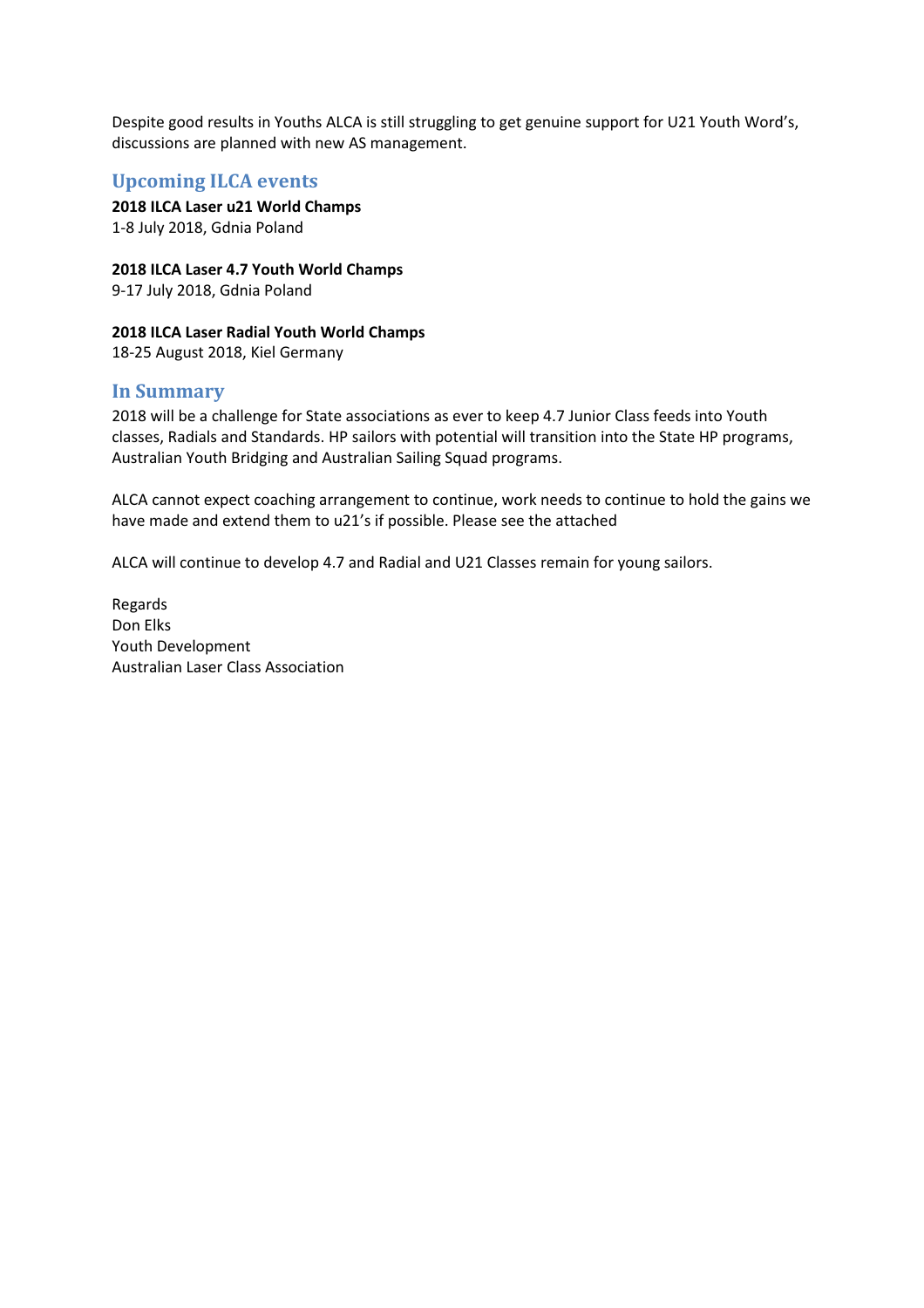### **Australian Laser Class Association**

### **Masters Report for Annual General Meeting**

**30th December 2017**

### New Ranking Policy

The ALCA's long standing world masters ranking policy was reviewed and rewritten. This has caused unnecessary concern amongst some masters so it is worth re-stating the reason s for the change and what the effect will be.

The previous policy ranked current world and national champions first and all remaining applicants were ranked on a first come, first served basis. The problem in 2017 was that a record 66 Australians applied for entry for the Split worlds with an overall entry limit of 350 boats so it was highly likely that not all Australian applicants would be offered a place. The old policy meant that some applicants who were new to Lasers and never even been to a District regatta entered as soon as entries opened and so were ranked above some applicants with a long history of high level performance and supporting the class. So the ranking process needed to be reviewed.

A new ranking policy was adopted on  $23^{rd}$  July 2017 for future world masters regattas. The policy is published on the ALCA web site. The policy still ranks current world and Australian champions first but then ranks applicants based on performance and attendance at world, national and district level.

In the end, all Australians who wanted to sail at Split were offered a place. We expect that all applicants will get an offer next year for Ireland – a less attractive venue for many masters. However masters who have demonstrated a higher level of performance and supported their district will have earlier certainty that they will receive an offer than under the old policy.

## District Web Sites

I wrote the following paragraph in my report for the Dec 2014 AGM:

"Just one beef and recommendation in preparing this report. We MUST keep full results of our regattas on our ALCA (national events) and District (local events) web sites to avoid losing the history. For example, I could only find the Paynesville results on the Gippsland Lakes YC site after some searching – when they delete those results we lose that history. The only place I could find the Port Stephens results was on the Qld District website. **We risk losing this important history if we do not store it on servers under YA, host district or ALCA control with links to the ALCA website."**

That paragraph still applies today and in searching for data for modelling the new policy some districts had good regatta history and others had none. For example, I could not find any results on the VLA website. Let's try to preserve the history of our wonderful Laser class. The web site for the last nationals in Adelaide has already been closed down. Not good.

## Finally

A pleasing 60 masters sailed in the open nationals in Adelaide last year and we are all looking forward to the next separate masters national at Mooloolaba in February 2017.

Rob Lowndes Chairman ALCA Masters Sub-Committee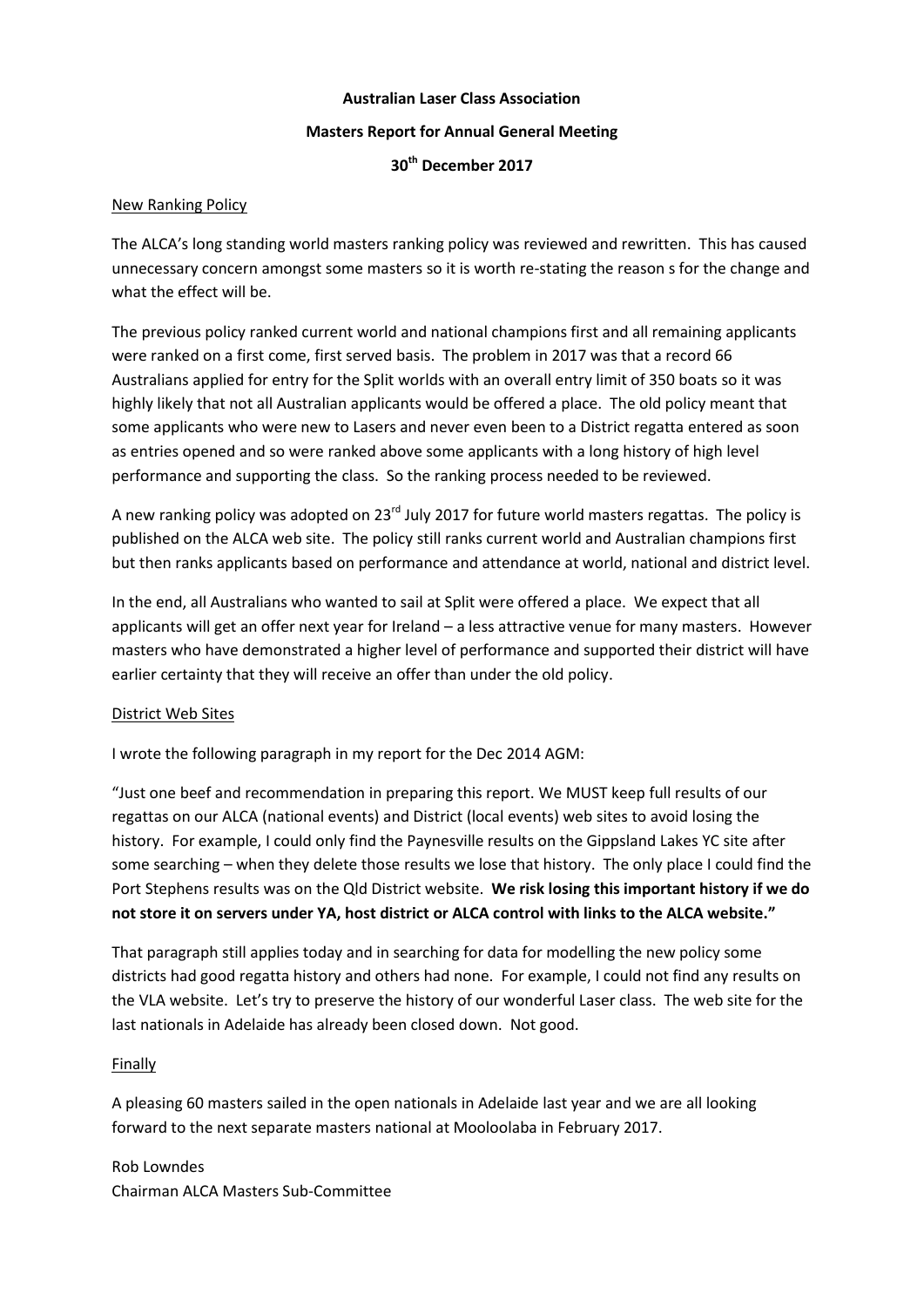

# ALCA Presidents Report 2017/18

# Australian Laser Sailing

Congratulations to all the Laser sailors who competed at the Adelaide Sailing Club in the 2017 Nationals. Well done to our National Champions Matthew Wearne WA Standard, Rhett Gowans Vic Radial, and Jack Littlechild NSW/ACT 4.7 rig.

Thanks to the Adelaide Sailing Club and the South Australian Laser Class Association for hosting this great event.

Thanks also to the Royal Queensland Yacht Squadron and the Queensland District Laser Association for their work in running the current Oceania and National Championships.

I am looking forward to being in Devonport Tasmania with Roger King and his team next year for what is shaping up to be another great Oceania and National's event sailing on Bass Strait the same waters where we had the 1975 Nationals.

ALCA Membership has been stable over the last nine years from a high of 658 to 630 but all Districts are down from 10 years ago. Victoria has achieved the biggest increase in membership on a year to year basis from 118 to 134.

I hope that we can increase membership to 1,000 by 2020. If we can achieve this it will give us a stronger voice when bidding for ILCA World Championships. As well as our number of allocated places for the limited entry international events is linked to our number of members this increase would let more of our sailors have the opportunity to sail in these major events.

On this meeting's agenda we have the Nationals timing and rotation as an issue. In my view the arrangement we have with the rotation synchronised with other classes and having the Masters split every two years has produced strong competitive fleets and worked well for the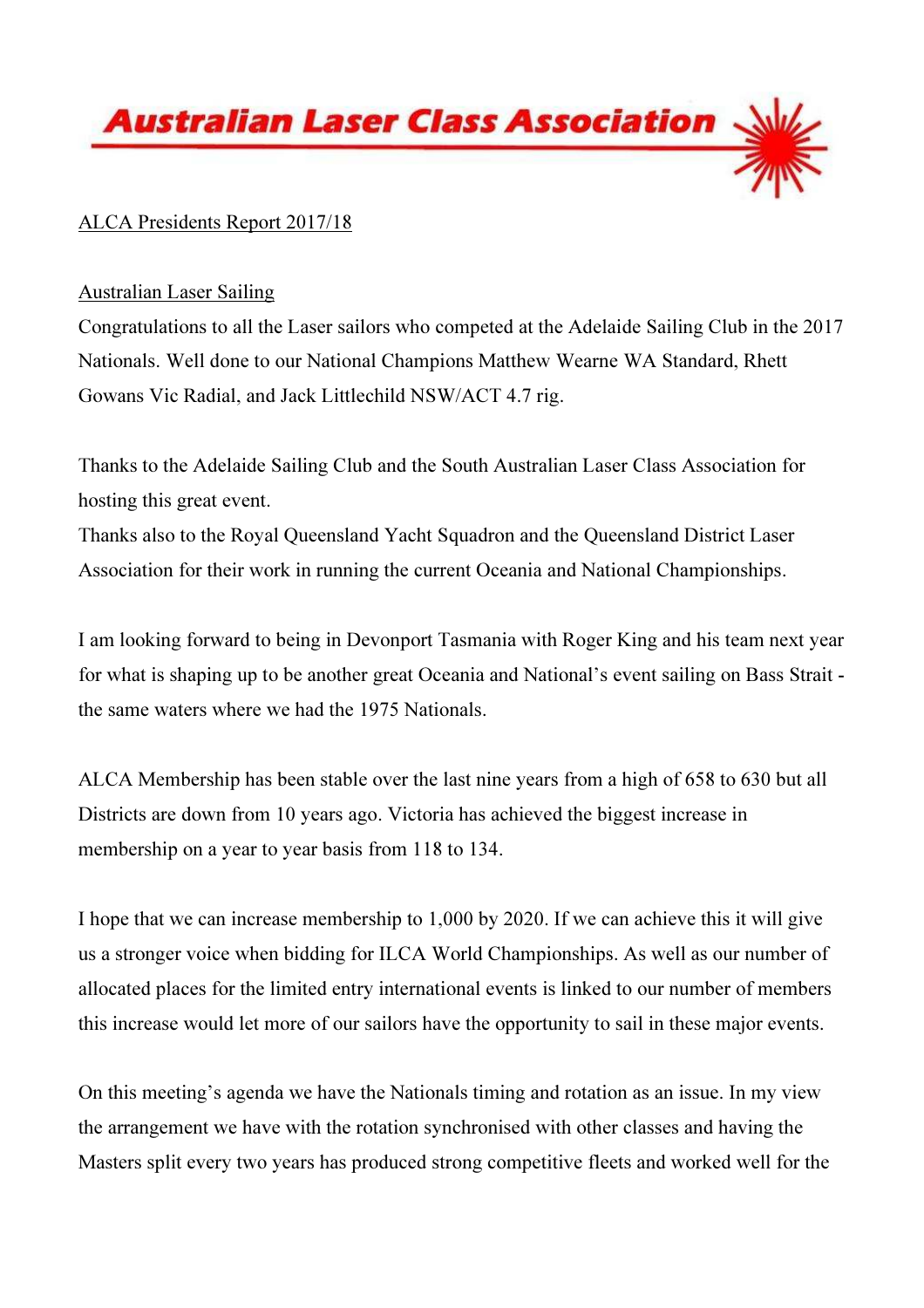class. This has helped in seeing Lasers, compared to other classes, having a stronger national and international base with many sailors attending ILCA Worlds and Continental Championships.

To all district presidents and their committees and volunteers – thank you for what you do, you are at the coal face of our class. Please keep up the great work. The Australian Laser Class Association Committee has the class in their hearts. You may think that we only have one meeting a year but it's a big one - it never stops. Each member is a specialist in the area they represent. On behalf of the members I would like to thank them for a great job. John d'Helin Vice President, Geoff Lucas Treasurer and Public Officer, Kevin Phillips Secretary, Rob Lowndes Masters Representative and Don Elks Youth Representative.

# International Laser Sailing

Congratulations to the record number of Australian Laser sailors who represented us in World ILCA and World Sailing events in the past year. I would like to especially mention ILCA Worlds podium placed sailors Tom Burton (2) and Matthew Wearn (3) Laser Standard Worlds, Zac Littlewood (3) Radial Men's Worlds, Brett Beyer (1) Standard Masters Worlds, Mark Bethwaite (2) GGM Standard Worlds, Martin White (1) GM Radial Worlds, Rob Lowndes (2) and Kerry Waraker (3) GGM Radial Worlds. Kerry was also the first Laser Legend in the Worlds. Well done all who competed.

At ILCA level there have been some personnel changes that you should know about, Jean-Luc from France has stepped aside as chief ILCA measurer and Aileen Hoon from Singapore has taken up the position. Adam South from NSW is in the process of becoming a National Measurer and then be an international Laser measurer.

Aileen Hoon is also the ILCA Chair for Asia and in recent discussions I had with her we agreed that we would like to see the two regions (Asia and Oceania) work together and to support each other's events and training opportunities as they present from time to time.

# Oceania Region Changes

As you may be aware the ILCA changed its regional structure to be in line with the Olympic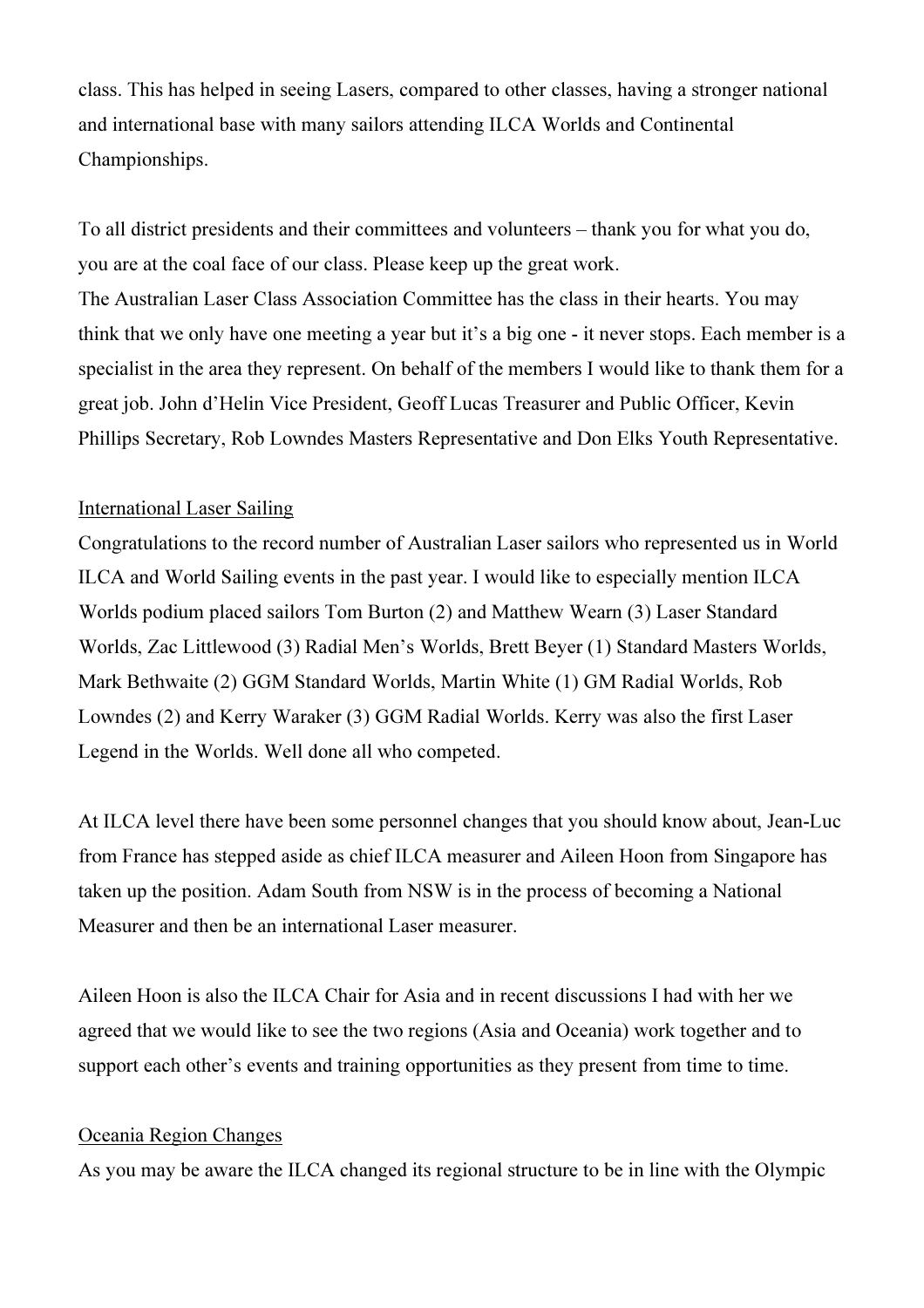movement's five geographic rings. One of these rings represents Oceania. As a result Australia is now in ILCA's Oceania Region.

There are 24 potential member countries in Oceania most have Lasers and sail in some local events. The goal ahead is to welcome them all into the ILCA family and to help facilitate and promote Laser sailing in them.

I see opportunities in the future to promote Laser sailing both here and in Oceania with initiatives such as a sailor exchange program and Laser coach exchanges between OLCA countries. I am hoping to have at least one of these operational in 2018.

Some of the consequences and actions which follow from the creation of Oceania Region are:

- The formation of the Oceania Laser Class Association OLCA is now in the final stages with the Constitution only to be agreed on before we are incorporated in NSW.
- Members of OLCA will be each ILCA Laser District in the Oceania Region.
- Initially OLCA will have as members 13 Laser districts from 7 countries. These countries represent 96% of the 40.6 million people in Oceania.
- Voting will be by district so Australia will continue with a strong seven voice in the Region.
- The formative OLCA committee is Ken Hurling Old, Kevin Phillips NSW/ACT, Nic Page NZ, Neville Koop Fiji, Geoff Lucas NSW/ACT.

In the early stages all Oceania Championships will be combined with the Australian Championships and follow its rotation. From time to time the Oceania Championships will be separated. The current plan for these events up until 2021 is:

- 2017/18 OLCA events combined with the Australian Nationals here at RQYS.
- 2018 February OLCA Masters event combined with National Masters Mooloolaba Qld.
- 2018 October Masters event in Fiji.
- 2018/19 OLCA events combined with Australian Nationals in Devonport Tasmania.
- 2019/20 OLCA events combined with Australian Nationals in Sandringham Victoria.
- 2020 January ILCA Laser Radial Worlds Victoria Sandringham Olympic selection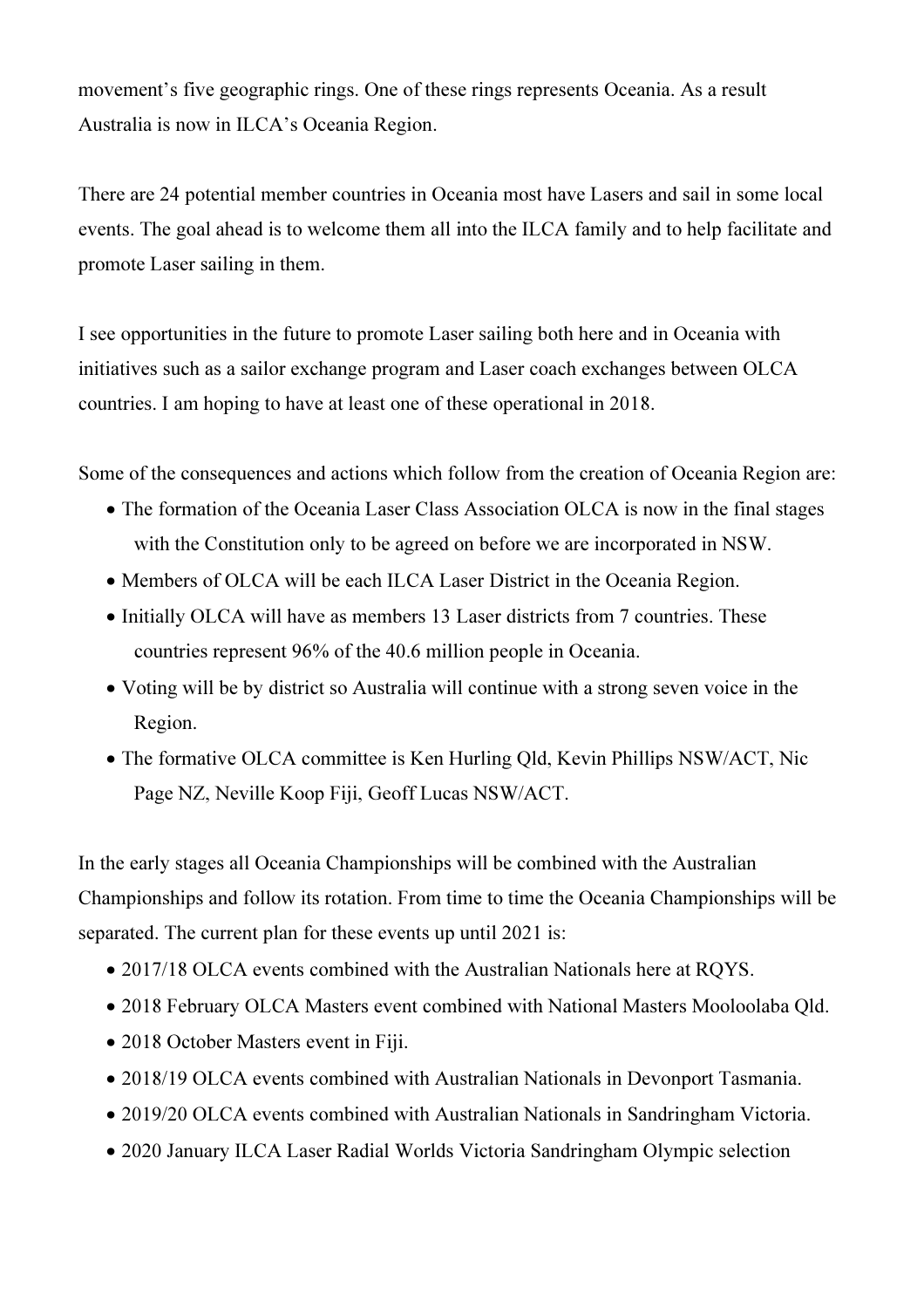Event.

- 2020 January ILCA Laser Standard Worlds Victoria Sandringham Olympic selection Event.
- 2020 February Masters Nationals Masters Reunion Regatta and ILCA Masters Worlds Geelong Vic. We have booked a hall that seats 700 people for the Masters Reunion dinner.
- 2021 proposed 4.7 and Oceania Youth Championship North Marianas
- 2021/22 OLCA events combined with the Australian Nationals in Western Australia.
- 2021 A proposed Oceania Masters event in New Zealand dates TBA.

A strong reason for us to propose and make these changes is that we need to establish the brand Oceania and publicise it and where we are in the Laser and the sailing world.

So what do we see as the advantage of Oceania for the ALCA and Australian National Championships?

- In the future will see more International Sailors in attendance.
- Having this new region means we will have more cube events in our vicinity.
- The 100 point Regatta and the involvement with World Sailing can only help expand our National Championship and increase quality and numbers.
- Because of the way we rotate around Australia we will take a 100 point World Sailing event to all Australian Districts. Some of these would normally miss out. For example other classes tend to support eastern states where we support all Australian Districts and treat them as equal.
- All Oceania and Australian Championship events will come under ILCA selection for World Championship events.

# Thoughts on National Championship Timing and Rotation

After going around Australia with Lasers for over sixteen years I haven't any real issues with the dates, rotation or the way we run events in partnership with our Districts. Some problems come from outside influences that we have no control over. Some come along thinking that everything is broken and that we need to change everything to fix it. In my view change for change sake is a recipe for disaster. For example the two biggest events on the Australian East